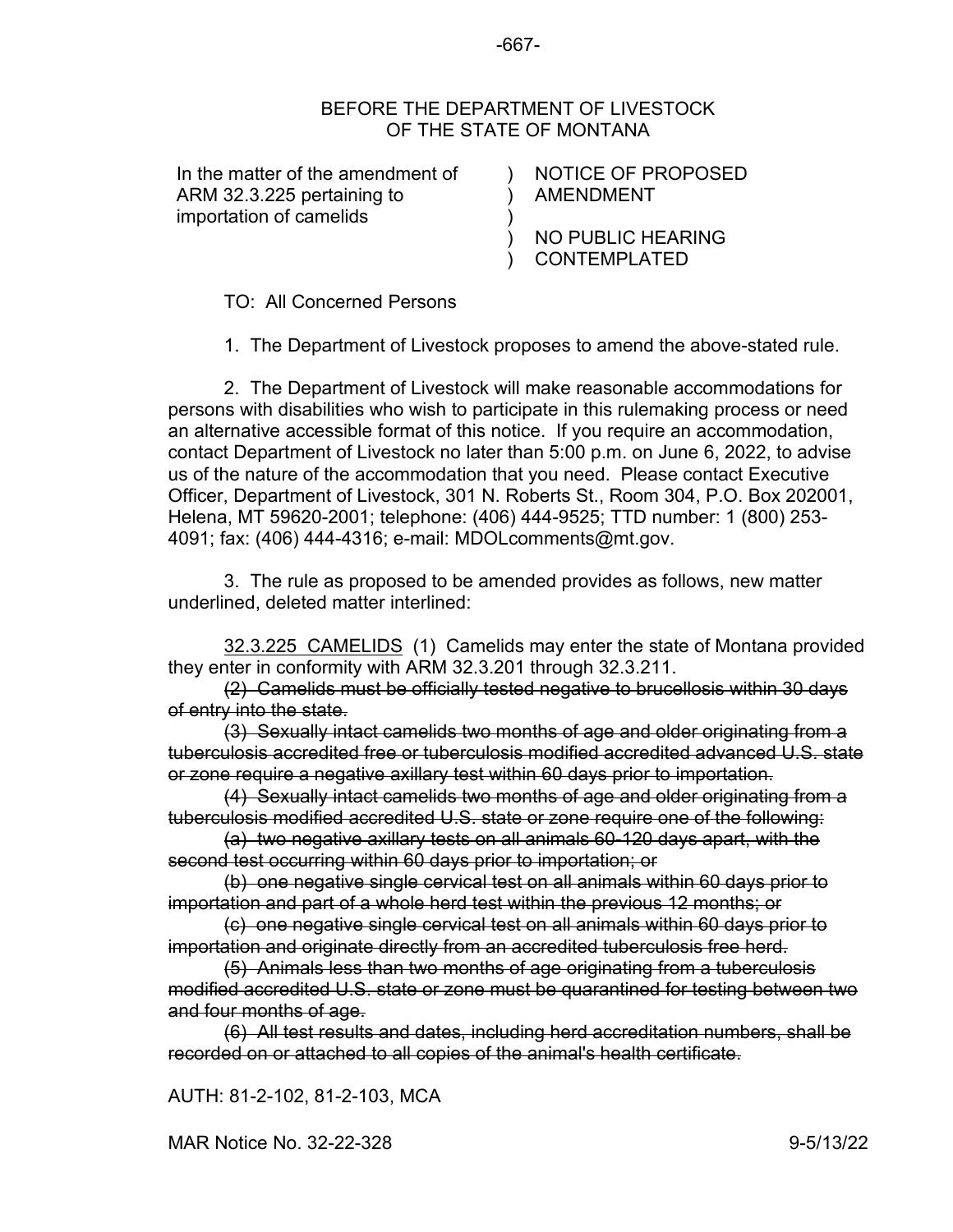## IMP: 81-2-102, 81-2-103, MCA

REASON: The department is proposing to eliminate import testing requirements for brucellosis and tuberculosis for camelids entering Montana. This proposed change is based on the lack of documented risk of either disease in camelids, the lack of validated tests for camelids for tuberculosis, and the value of aligning Montana's import requirements with other states.

4. Concerned persons may submit their data, views, or arguments concerning the proposed action in writing to: Department of Livestock, P.O. Box 202001, Helena, Montana, 59620-2001; telephone (406) 444-9321; fax (406) 444- 1929; or e-mail MDOLcomments@mt.gov, and must be received no later than 5:00 p.m., June 10, 2022.

5. If persons who are directly affected by the proposed action wish to express their data, views, or arguments orally or in writing at a public hearing, they must make written request for a hearing and submit this request along with any written comments to Executive Officer at the above address no later than 5:00 p.m., June 10, 2022.

6. If the agency receives requests for a public hearing on the proposed action from either 10 percent or 25, whichever is less, of the persons directly affected by the proposed action; from the appropriate administrative rule review committee of the Legislature; from a governmental subdivision or agency; or from an association having not less than 25 members who will be directly affected, a hearing will be held at a later date. Notice of the hearing will be published in the Montana Administrative Register. Ten percent of those directly affected has been determined to be 3 persons based on estimated number of llama producers in Montana and potential exhibitors of show llamas that may visit yearly.

7. The department maintains a list of interested persons who wish to receive notices of rulemaking actions proposed by this agency. Persons who wish to have their name added to the list shall make a written request that includes the name, email, and mailing address of the person to receive notices and specifies for which program the person wishes to receive notices. Notices will be sent by e-mail unless a mailing preference is noted in the request. Such written request may be mailed or delivered to the contact person in 4 above or may be made by completing a request form at any rules hearing held by the department.

8. An electronic copy of this proposal notice is available through the Secretary of State's web site at http://sosmt.gov/ARM/Register.

9. The bill sponsor contact requirements of 2-4-302, MCA, do not apply.

10. With regard to the requirements of 2-4-111, MCA, the department has determined that the amendment of the above-referenced rule will not significantly and directly impact small businesses.